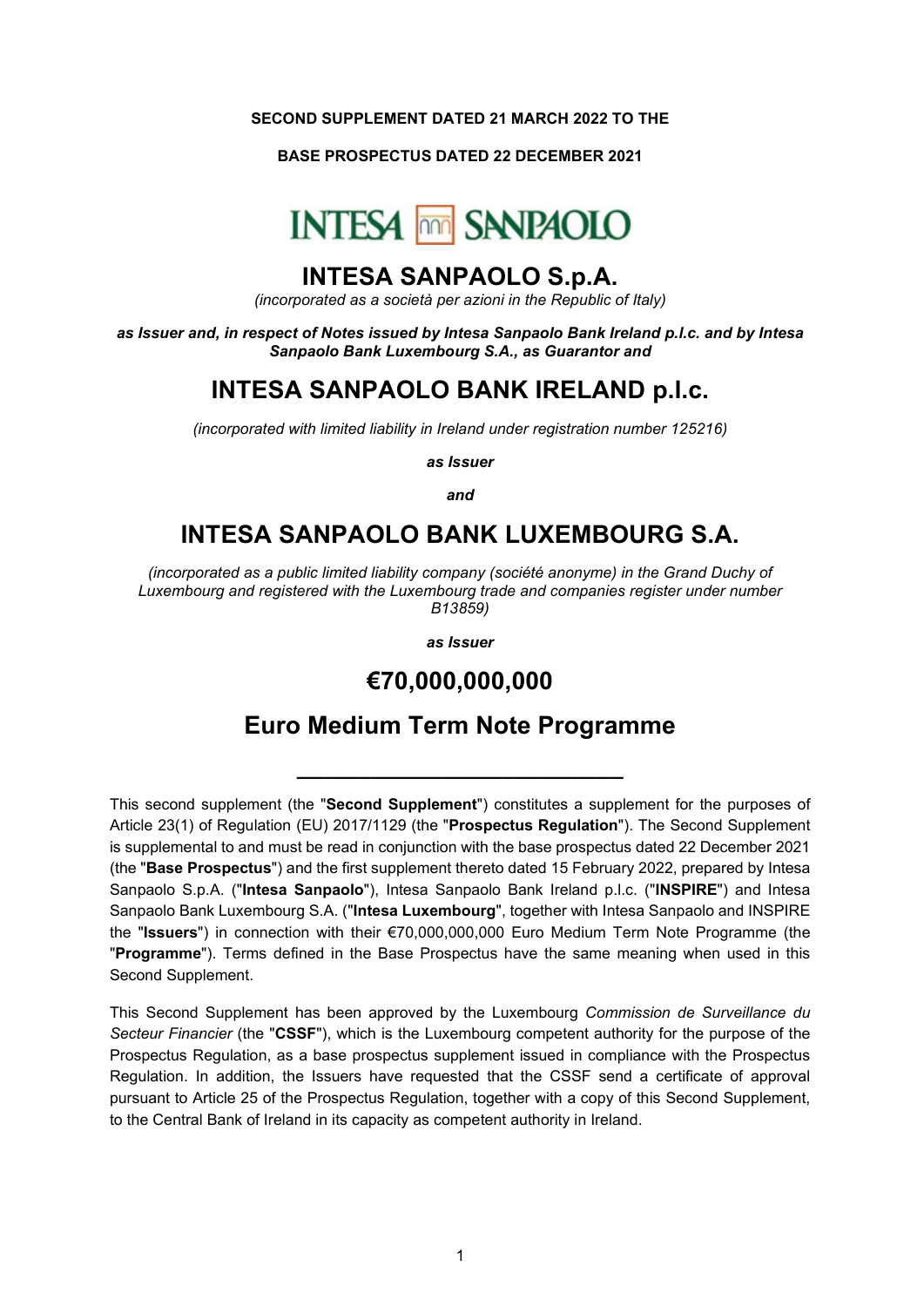### **Purpose of the Second Supplement**

The purpose of this Second Supplement is to update the section of the Base Prospectus entitled "Information Incorporated by Reference" in order to incorporate by reference in the Base Prospectus the press release dated 16 March 2022 and entitled "*Intesa Sanpaolo: Exposure to Russia and Ukraine*" (the "**16 March 2022 Press Release**").

Each of Intesa Sanpaolo, INSPIRE and Intesa Luxembourg accepts responsibility for the information contained in this Second Supplement and declares that, having taken all reasonable care to ensure that such is the case, the information contained in this Second Supplement is, to the best of its knowledge, in accordance with the facts and contains no omission likely to affect the import of such information.

Save as disclosed in this Second Supplement, there has been no other significant new factor and there are no material mistakes or inaccuracies relating to information included in the Base Prospectus which is capable of affecting the assessment of Notes issued under the Programme since the publication of the Base Prospectus. To the extent that there is any inconsistency between (i) any statement in this Second Supplement including any statement incorporated by reference into the Base Prospectus by this Second Supplement, and (ii) any other statement in or incorporated by reference into the Base Prospectus, the statements in this Second Supplement will prevail.

Copies of this Second Supplement and the documents incorporated by reference will be available without charge (i) from the offices of the Listing Agent in Luxembourg (ii) on the website of the Luxembourg Stock Exchange at [www.bourse.lu](http://www.bourse.lu/) and (iii) at the following website:

<https://group.intesasanpaolo.com/en/investor-relations/prospectus/international-issue-documents/mtn>

The date of this Second Supplement is 21 March 2022.